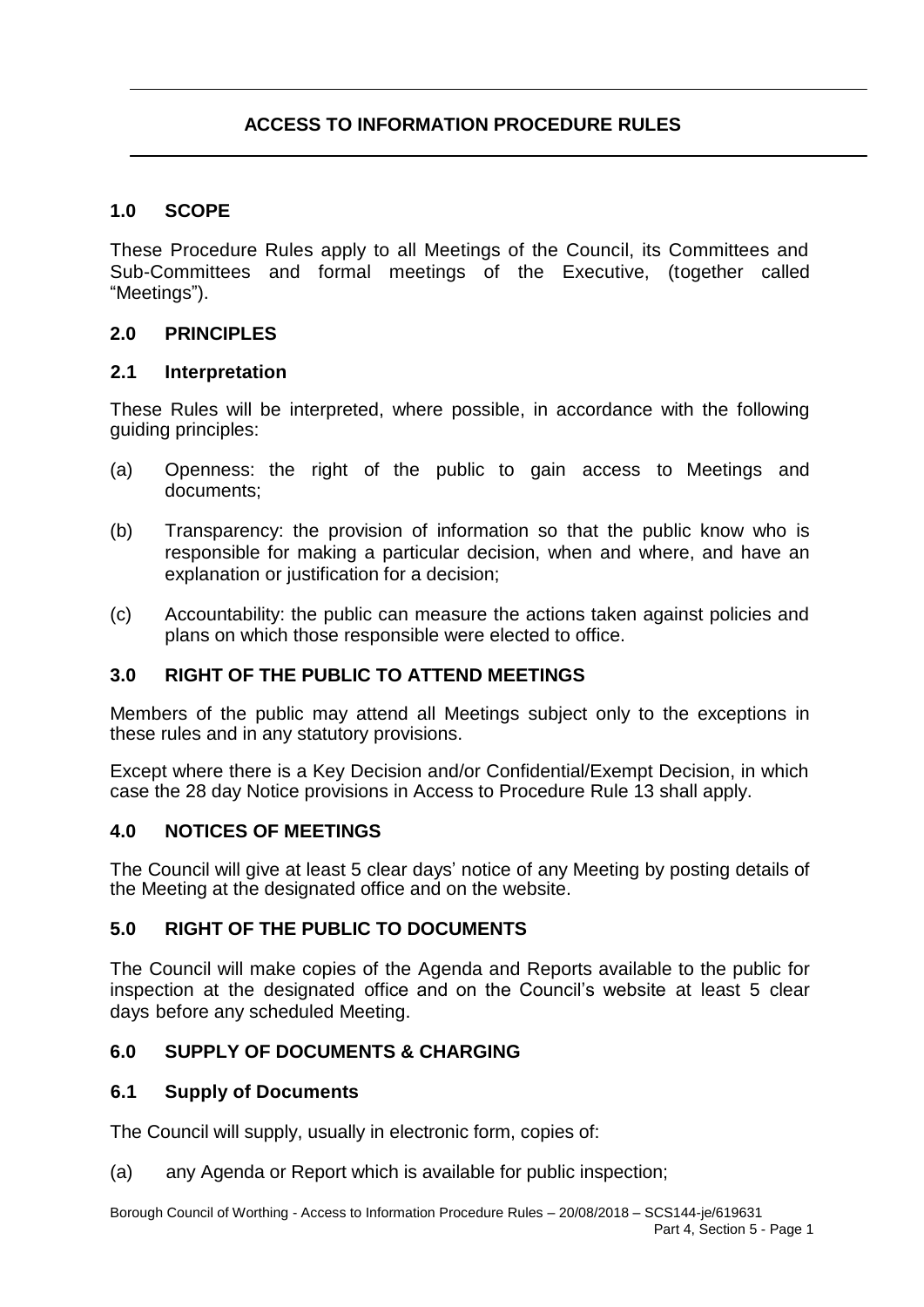- (b) any further statements or particulars necessary to indicate the nature of the items in the Agenda; and
- (c) if the Director for Communities thinks fit, copies of any other non-exempt documents supplied to Councillors in readiness for a Meeting.

Such documents will be made available to the public by the Council publishing them on their website.

## **6.2 Charging**

The Council reserves the right to make a reasonable charge for postage and copying of hard copy documents to members of the public.

# **7.0 ACCESS TO DOCUMENTS FOLLOWING A MEETING**

#### **7.1 Agendas, Reports and Minutes**

The Council will make available copies of the following for 6 years from the date of a Meeting:

- (a) the Minutes of the Meeting or Records of Decisions taken, (together with reasons), for all Meetings of the Executive, excluding any part of the Minutes of proceedings when the Meeting was not open to the public or which disclose exempt or confidential information, unless the reason for the exemption or confidentiality has ceased to apply;
- (b) a summary of any proceedings not open to the public where the Minutes open to inspection would not provide a reasonably fair and coherent record;
- (c) the Agenda for the Meeting; and
- (d) Reports relating to items when the Meeting was open to the public but excluding any part of such a Report which disclosed exempt or confidential information, unless the reason for the exemption or confidentiality has ceased to apply.

#### **7.2 Background Papers**

The Report Author will set out in every Report a list of those documents (called background papers) relating to the subject matter of the Report which in his/her opinion:

- (a) disclose any facts or matters on which the Report or an important part of the Report is based; and
- (b) which have been relied on to a material extent in preparing the R eport but does not include published works or those which disclose exempt or confidential information (as defined in Access to Information Rule 9), unless the exemption no longer applies.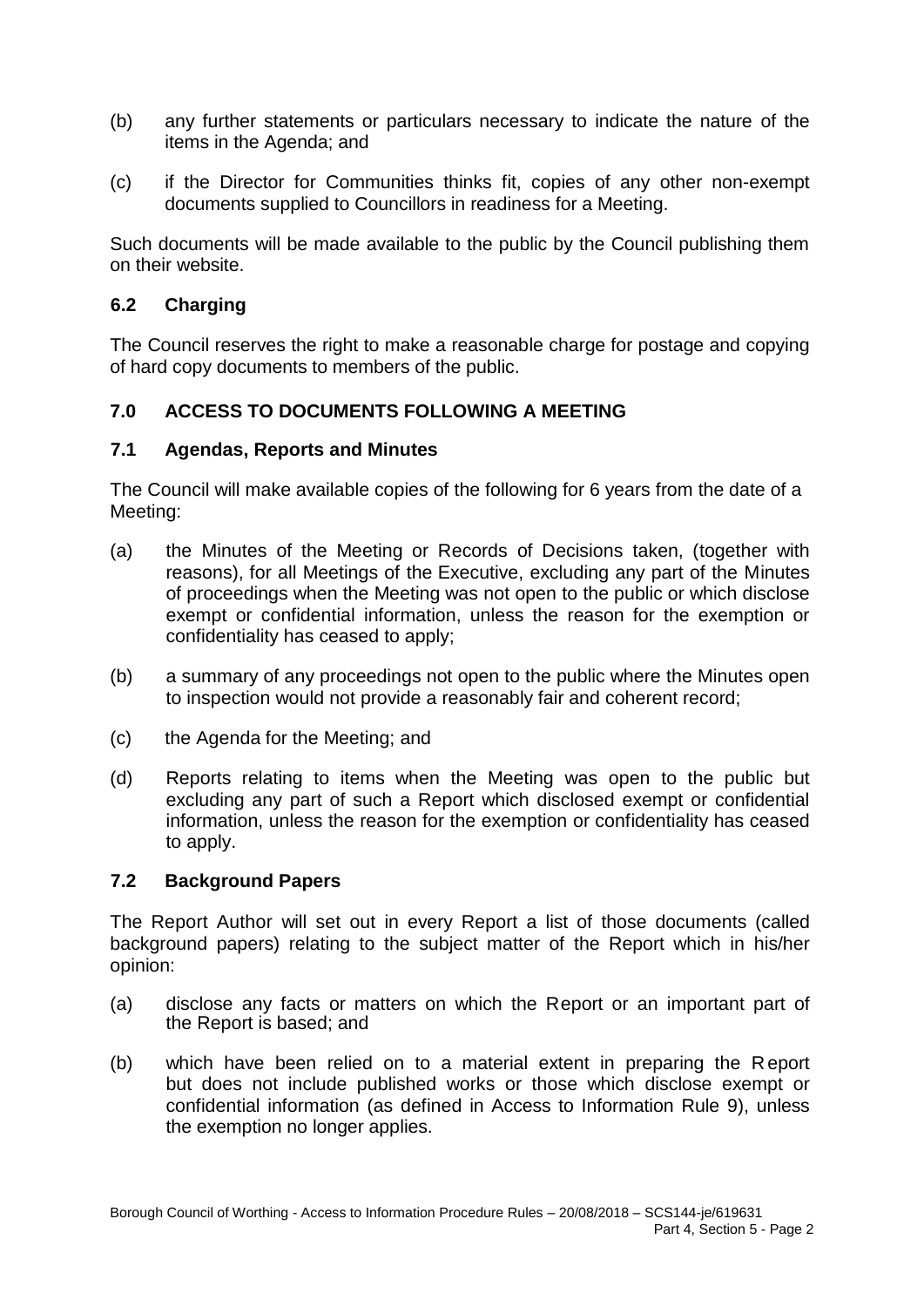The Council will make available for public inspection for four years after the date of the Meeting a copy of each of the documents on the list of background papers.

# **8.0 SUMMARY OF THE PUBLIC'S RIGHTS**

These Access to Information Procedure Rules are a written summary of the public's rights to attend Meetings and to inspect and obtain copy documents. These form part of the Council's Constitution and are available at the Council's designated offices and on the Councils' website.

## **9.0 EXCLUSION OF THE PUBLIC FROM THE WHOLE OR PART OF A MEETING**

# **9.1 Confidential information**

Confidential information means information given to the Council by a Government Department on terms which forbid its public disclosure or information which cannot be publicly disclosed by Court Order.

The public must be excluded from Meetings or parts of Meetings whenever it is likely in view of the nature of the business to be transacted or the nature of the proceedings that confidential information would be disclosed. The Committee or Sub-Committee will be required to pass a resolution to exclude the public where confidential information will be disclosed.

## **9.2 Exempt information**

Exempt information means information falling within one or more of the following 7 categories (subject to any condition):

|    | <b>CATEGORY</b>                                                                                                                                 | <b>CONDITION</b>                                                                                                                                                                                                                                                                                                                                                                                                                                                                                                                                           |
|----|-------------------------------------------------------------------------------------------------------------------------------------------------|------------------------------------------------------------------------------------------------------------------------------------------------------------------------------------------------------------------------------------------------------------------------------------------------------------------------------------------------------------------------------------------------------------------------------------------------------------------------------------------------------------------------------------------------------------|
| 1. | Information relating to any individual.                                                                                                         | In accordance with the Data Protection Act<br>1998.                                                                                                                                                                                                                                                                                                                                                                                                                                                                                                        |
| 2. | Information which is likely to reveal<br>the identity of an individual.                                                                         | In accordance with the Data Protection<br>Act 1998.                                                                                                                                                                                                                                                                                                                                                                                                                                                                                                        |
| 3. | Information relating to the financial<br>or business affairs of any particular<br>person (including the Authority<br>holding that information). | Includes information relating to the<br>Authority's own financial or business<br>affairs. It does not include information<br>which is required to be registered under<br>the Companies Act 1985, the Friendly<br>Society Acts 1974 and 1992, the<br><b>Industrial and Provident Societies Acts</b><br>1965-1978, the Building Societies Act<br>1986 or the Charities Act 1993 as such<br>information will be in the public domain in<br>any event.<br>The "financial affairs or business affairs"<br>include past, present and contemplated<br>activities. |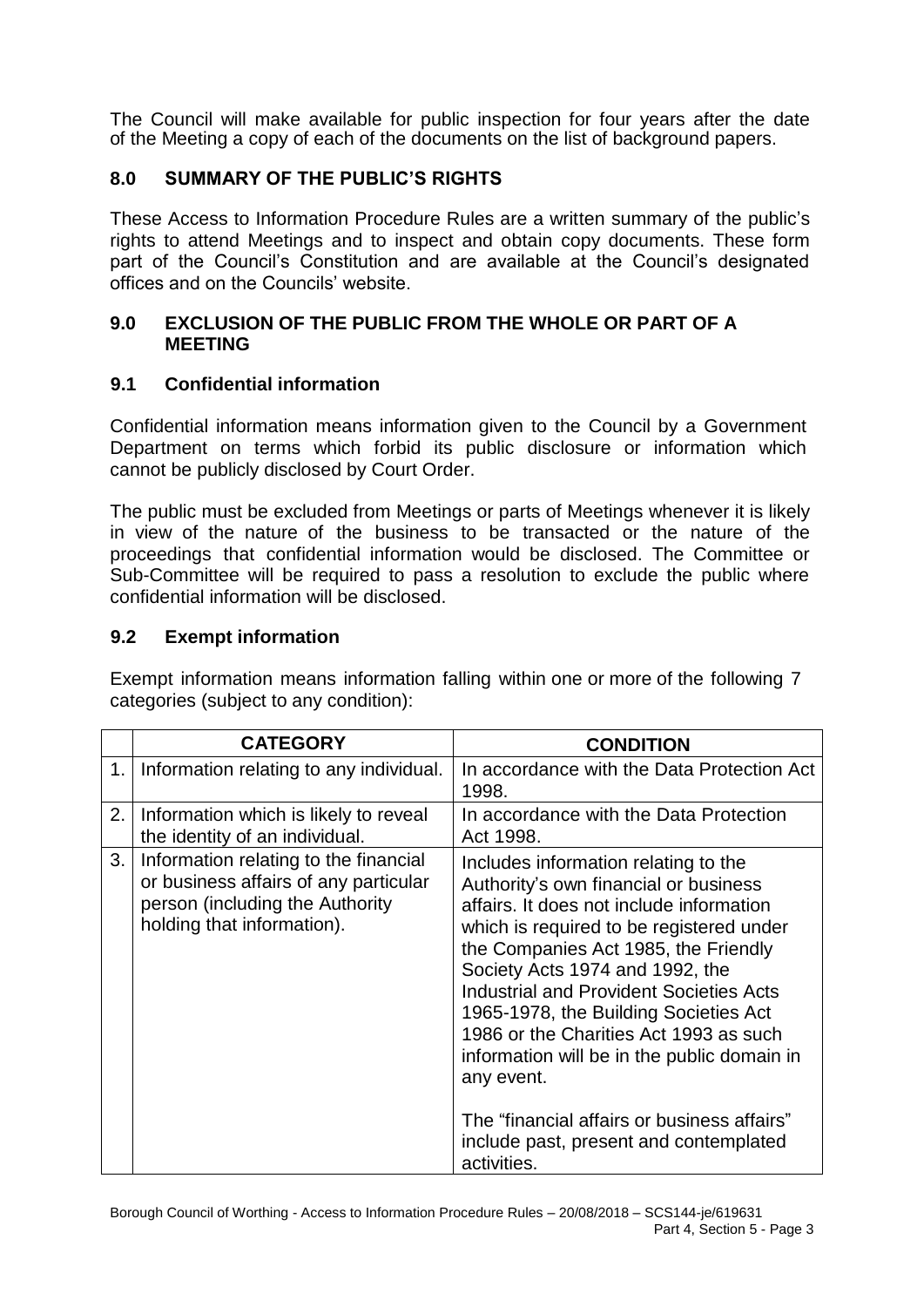| 4. | Information relating to any<br>consultations or negotiations, or<br>contemplated consultations or<br>negotiations, in connection with any<br>labour relations matter arising<br>between the Authority or a Minister<br>of the Crown and employees of, or<br>office holders under, the Authority. | "Employee" means a person employed<br>under a contract of service with the<br>Council and would not therefore include a<br>consultant or a temporary member of staff<br>employed through an agency or a<br>company. Information about such a<br>person, however, may well be covered<br>under the exemptions in paragraphs 1, 2<br>and 3 but it will depend on the individual<br>matter.<br>"Labour relations matter" means matters<br>which may be the subject of a trade<br>dispute within the meaning of Section<br>218(1) of the Trade Union and Labour<br>Relations (Consolidation) Act 1992 or any<br>dispute about such a trade dispute. This is<br>therefore fairly narrow and does not<br>appear to include normal staff negotiations<br>which are not part of a dispute. |
|----|--------------------------------------------------------------------------------------------------------------------------------------------------------------------------------------------------------------------------------------------------------------------------------------------------|------------------------------------------------------------------------------------------------------------------------------------------------------------------------------------------------------------------------------------------------------------------------------------------------------------------------------------------------------------------------------------------------------------------------------------------------------------------------------------------------------------------------------------------------------------------------------------------------------------------------------------------------------------------------------------------------------------------------------------------------------------------------------------|
| 5. | Information in respect of which a<br>claim to legal professional privilege<br>could be maintained in legal<br>proceedings.                                                                                                                                                                       |                                                                                                                                                                                                                                                                                                                                                                                                                                                                                                                                                                                                                                                                                                                                                                                    |
| 6. | Information which reveals that the<br>Authority proposes<br>(a) to give under any enactment a<br>notice under or by virtue of<br>which requirements are<br>imposed on a person, or<br>(b) to make an order or direction<br>under any enactment.                                                  |                                                                                                                                                                                                                                                                                                                                                                                                                                                                                                                                                                                                                                                                                                                                                                                    |
| 7. | Information relating to any action<br>taken or to be taken in connection<br>with the prevention, investigation or<br>prosecution of crime.                                                                                                                                                       |                                                                                                                                                                                                                                                                                                                                                                                                                                                                                                                                                                                                                                                                                                                                                                                    |

The public may be excluded from Meetings or parts of Meetings whenever it is likely in view of the nature of the business to be transacted or the nature of the proceedings that exempt information will be disclosed. The Committee or Sub-Committee will be required to determine whether or not to pass a resolution to exclude the public where exempt information will be disclosed.

# **9.2.1 Human Rights Act 1998**

Where the Meeting will determine any person's civil rights or obligations, or adversely affect their possessions, Article 6 of the Human Rights Act 1998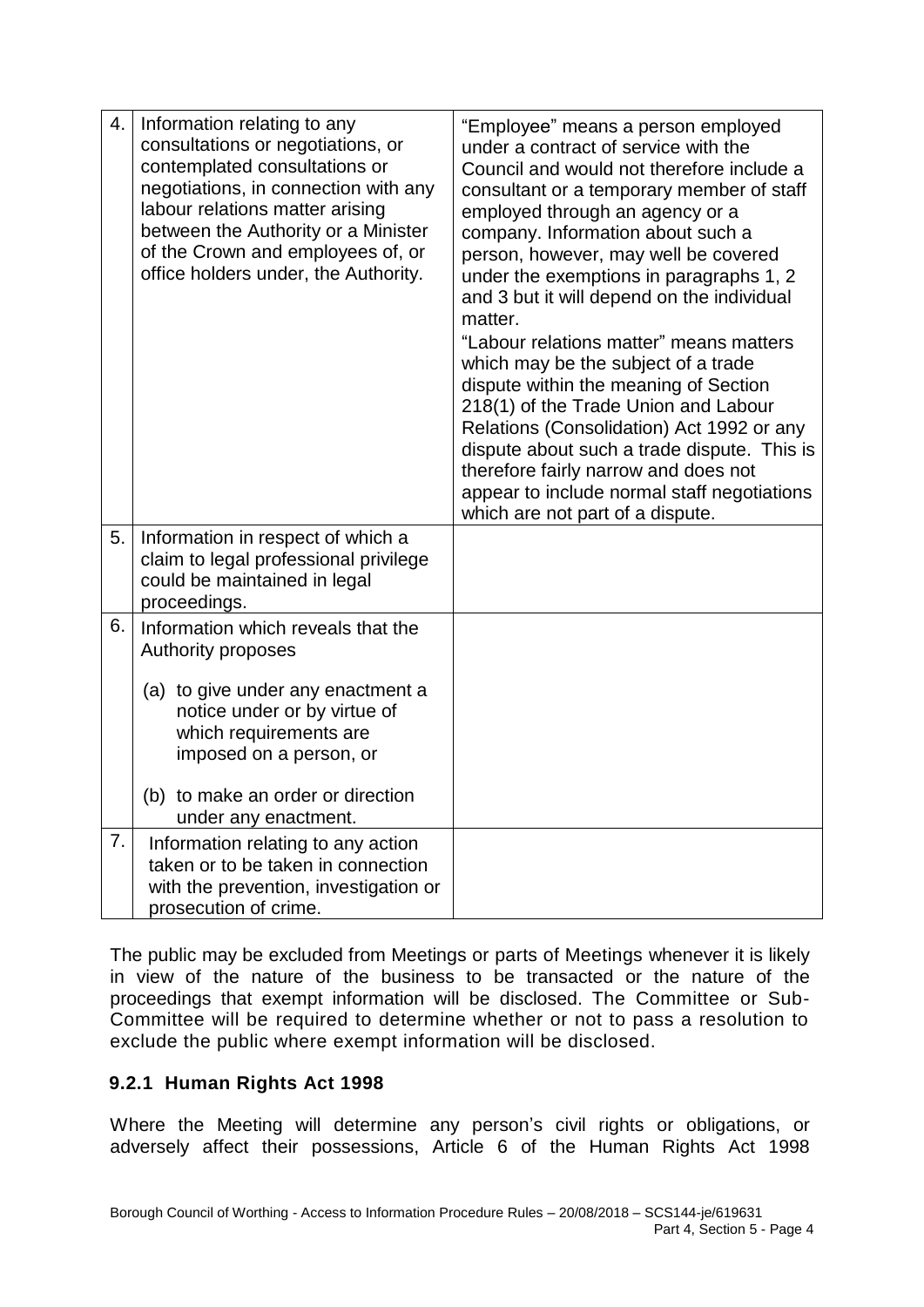establishes a presumption that the Meeting will be held in public unless a private hearing is necessary for one of the reasons specified in Article 6, as follows:

- (a) It is in the interests of morals, public order or national security in a democratic society, to hear the matter in private; or
- (b) Where the interests of juveniles or the protection of the private life of the parties requires that the matter should be heard in private; or
- (c) Where in the opinion of the Meeting, due to special circumstances, publicity would prejudice the interests of justice.

# **9.2.2 Town and Country Planning (General) Regulations 1992**

Information cannot be deemed exempt if it relates to proposed development for which the Local Planning Authority may grant itself planning permission pursuant to Regulation 3 of the Town and Country Planning (General) Regulations 1992.

## **9.2.3 Public Interest Test**

Paragraphs 1-7 of the exemptions (Access to Information Rule 9.2) are subject to the public interest test. In determining whether this information should remain exempt, the report writer and the decision-maker will have to decide whether the public interest in maintaining the exemption outweighs the public interest in disclosing the information.

In respect of all Council, Committee and Sub-Committee Reports, writers will, therefore, need to give consideration to exempt information and the public interest test, and if they determine that the document should not be published, they will need to explain why they consider the public interest test is best served by the information remaining exempt. The fact that a document is exempt, together with reasons, will appear in the Report and the Agenda relating to that item. The Monitoring Officer will ultimately determine whether Reports and related documents are exempt or not and his/her decision will be final.

Where the public may be excluded from a Meeting or part of a Meeting due to an exempt Report being considered, the Members of the Meeting will need to consider the public interest test, having given due consideration to any legal advice provided.

# **10.0 NON-DISCLOSURE OF REPORTS TO THE PUBLIC**

### **10.1 Reports containing Confidential Information**

Reports containing confidential information will not be disclosed to the public.

### **10.2 Reports containing Exempt Information**

If the Monitoring Officer determines that a Report contains exempt information in accordance with Access to Information Rule 9, having applied the public interest test, he/she may refuse to disclose to the public any Reports which in his/her opinion relate to items during which, in accordance with Rule 9, the Meeting is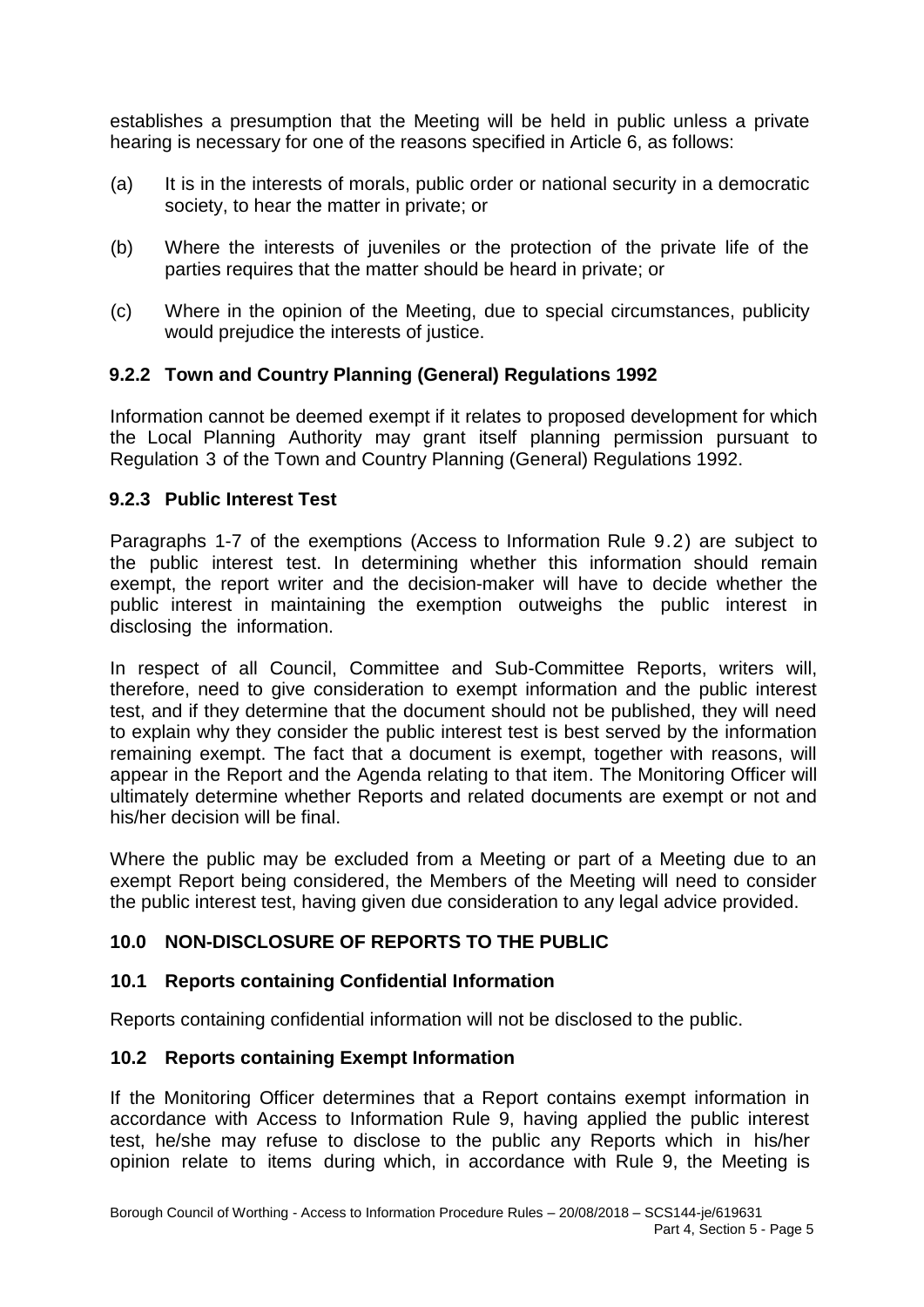likely to exclude the public. Such Reports will be marked "Not for publication" together with the category of information likely to be disclosed.

# **11.0 THE EXECUTIVE**

Access to Information Rules 12 to 22 inclusive apply to the Executive only.

If the Executive meets to take a Key Decision then it must also comply with Access to Information Rules 1 to 10 inclusive above, unless Rule 14 (general exception) or Rule 15 (special urgency) apply. A Key Decision is as defined in Article 12.03 of Part 3 of the Council's Constitution.

If the Executive, or any Member of the Executive, meets with an Officer, to determine a Key Decision, within 28 clear days of the date according to the Forward Plan by which it is to be decided, then it must also comply with Access to Information Rules 1 to 10 inclusive above, unless Rule 14 (general exception) or Rule 15 (special urgency) apply. This requirement does not apply to Officer/Member briefings or any non-decision making meetings.

# **12.0 EXECUTIVE KEY DECISIONS**

Subject to Access to Information Rule 14 (general exception) and Access to Information Rule 15 (special urgency), a Key Decision may not be taken unless:

- (a) a Notice (known as the 28 Day Notice of Key and/or Confidential/Exempt Decisions which will be taken in private) has been published in connection with the matter in question;
- (b) at least 28 clear days have elapsed since the publication of the Notice in which the decision was first included; and
- (c) where the decision is to be taken at a Meeting of the Executive, notice of the Meeting has been given in accordance with Access to Information Rule 4.

## **13.0 THE 28 DAY NOTICE OF EXECUTIVE KEY AND/OR CONFIDENTIAL/ EXEMPT DECISIONS**

### **13.1 Period Covered**

A 28 Day Notice of Key and/or Confidential/Exempt Decisions (which will be taken in private) will be prepared by the Director for Communities and updated when a new Notice is made and published, which will be at least 28 clear days prior to any regular scheduled meeting of the Executive.

At least 5 clear working days prior to the day of any private Meeting of the Executive, the Director for Communities shall publish a further Notice on the Agenda for the Meeting and the Council's website confirming the Executive's intention to hold all or part of the Meeting in private, a statement of the reasons for privacy and details of any representations received by the Council as to why the Meeting should be held in public and the Executive's response to those representations.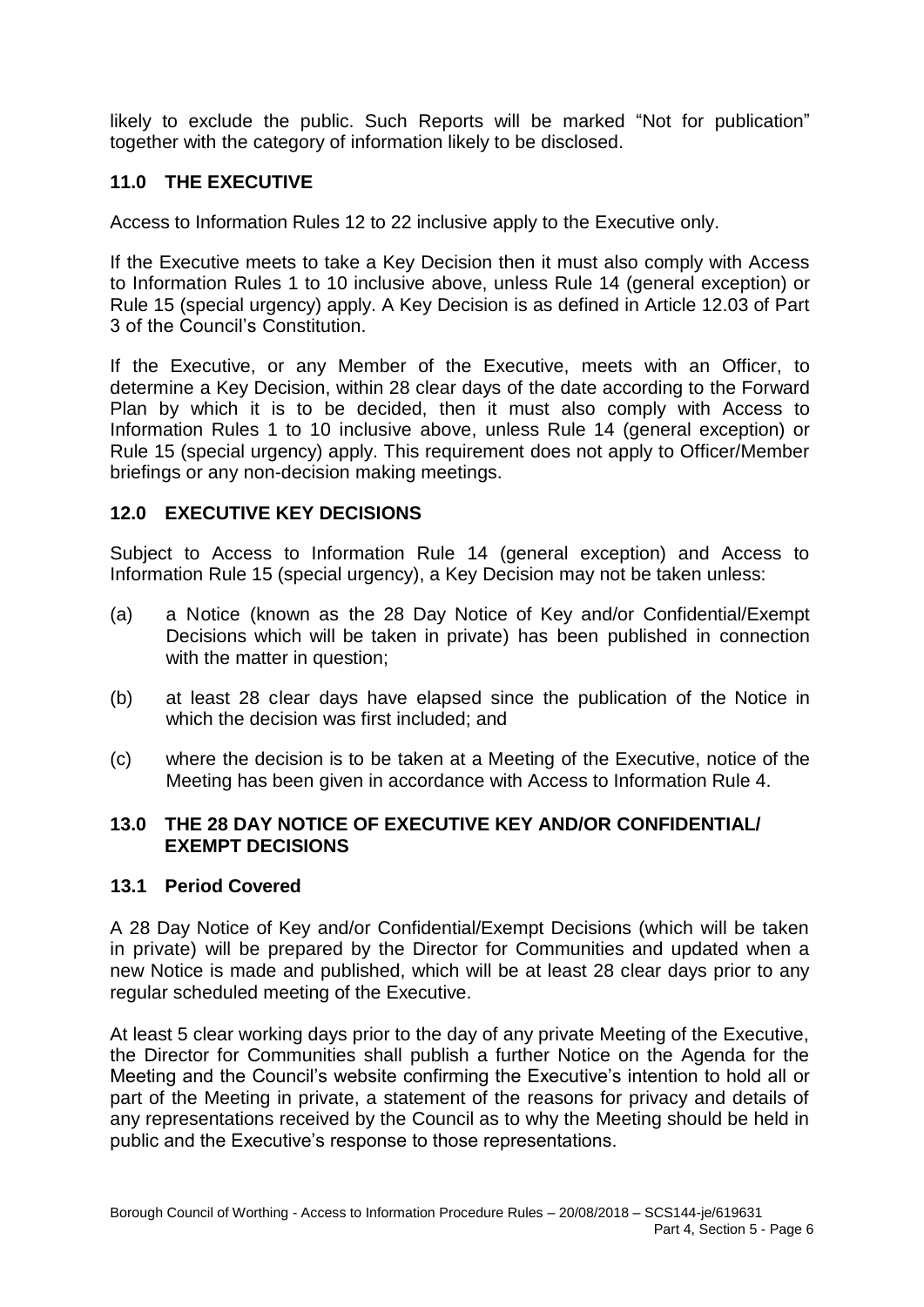## **13.2 Notice**

The Notice will contain matters which the Director for Communities considers will be the subject of a Key Decision and/or a private decision (Confidential/Exempt) to be taken by the Executive, individual Members of the Executive, an Officer, or under joint arrangements in the course of the discharge of an Executive function during the period covered by the Notice. It will describe the following particulars in so far as the information is available or might reasonably be obtained:

- (a) the matter in respect of which a Key Decision/private decision is to be made;
- (b) where the decision-maker is an individual, his/her name and title, and where the decision-maker is a body, its name and details of Membership;
- (c) the date on which, or the period within which, the decision will be taken;
- (d) a list of the documents submitted to the decision-maker for consideration in relation to the matter;
- (e) the address from which, subject to any prohibition or restriction on their disclosure, copies of, or extracts from, any document listed is available;
- (f) the identity of the principal groups whom the decision-maker proposes to consult before taking the decision;
- (g) the means by which any such consultation is proposed to be undertaken;
- (h) the steps any person might take who wishes to make representations to the Executive or decision-maker about the matter in respect of which the decision is to be made, and the date by which those steps must be taken; and
- (i) the reasons why the matter will be confidential/exempt.

The Notice must be produced and published at least 28 clear days before the day upon which the decision is to be taken, whether by a meeting or an individual Member of the Executive.

# **14.0 EXCEPTIONS**

If a matter which is likely to be a Key Decision/private decision has not been included in the 28 Day Notice of Key and/or Confidential/Exempt Decisions, then subject to Access to Information Rule 15 (special urgency), the decision may still be taken if:

- (a) the decision needs to be taken by such a date that it is impracticable to defer the decision until 28 clear days' notice has been given by Notice;
- (b) the Director for Communities has, in writing, informed the Chairman of the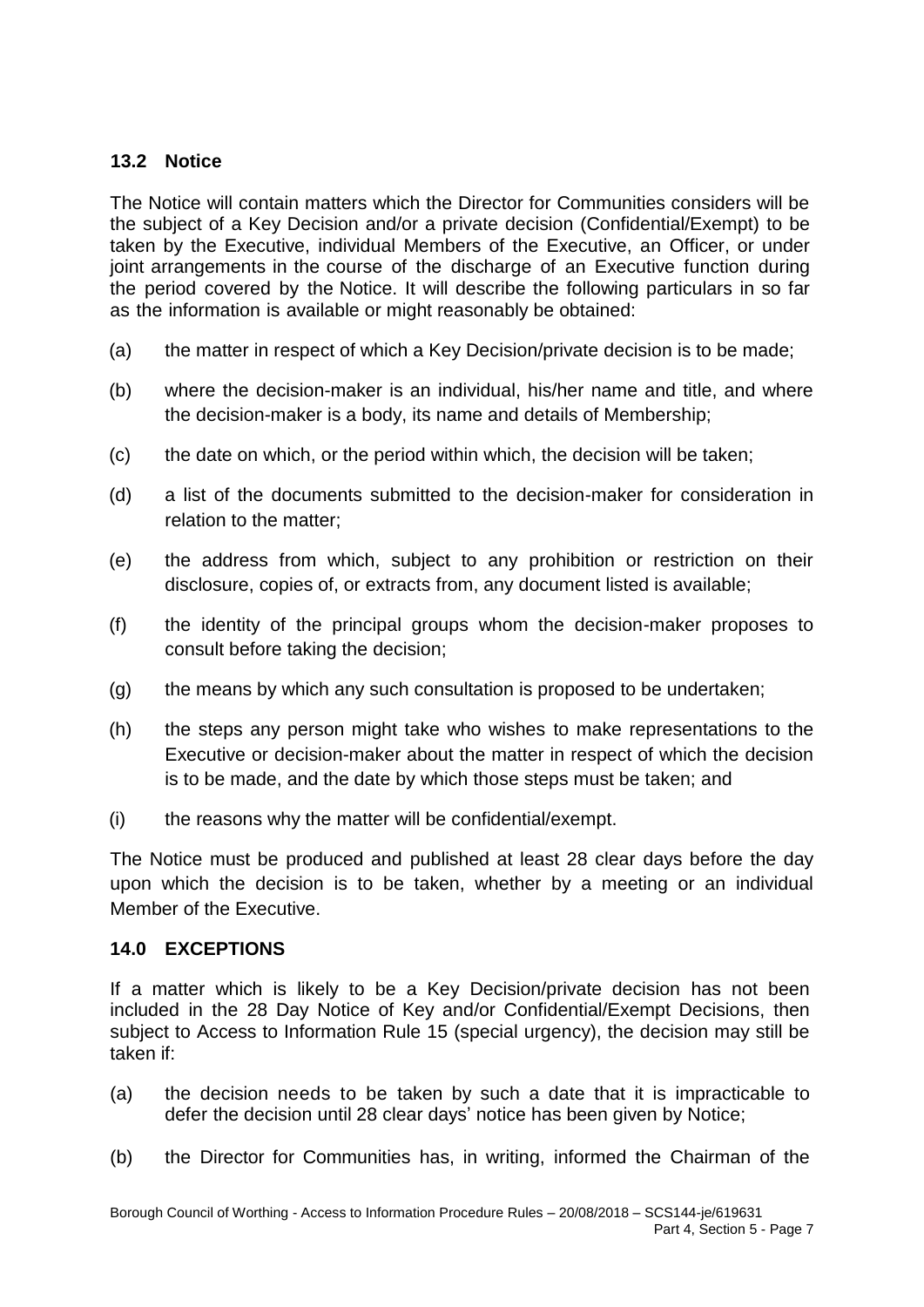Overview and Scrutiny Committee (or both Chairmen where a matter is being dealt with under the Joint Committee Agreement), or if there is no such person, each member of the Overview and Scrutiny Committee, by Notice, of the matter to which the decision is to be made;

- (c) the Director for Communities has made copies of that Notice available to the public, on the Councils' website or at the offices of the Council; and
- (d) at least 5 clear working days have elapsed since the Director for Communities complied with (b) and (c).

Where such a decision is taken by the Executive, it must be taken in public, subject to the provisions of Access to Information Rules 9 and 13.

## **15.0 URGENT ITEMS**

## **15.1 Executive Key and/or Confidential/Exempt Decisions which are urgent**

If by virtue of the urgency of a matter, Access to Information Rule 14 cannot be complied with, then the decision can only be taken if the Director for Communities, on behalf of the decision-maker, obtains the agreement, in writing, of the Chairman of the Overview and Scrutiny Committee (or both Chairmen where a matter is being dealt with under the Joint Committee Agreement), that the taking of the decision cannot be reasonably deferred. Electronic confirmation, via email, will suffice and will be sufficient authority for Democratic Services Officers to complete the signature requirement to the appropriate notice. If the Chairmen are unable to act, then in their absence, the agreement of the Vice-Chairmen of the Overview and Scrutiny Committee will be sought. If neither the Chairmen nor Vice-Chairmen are available, in their absence, the agreement of the Mayor of the Council will suffice (and if not available, the Deputy Mayor).

### **15.2 Other Decisions which are urgent**

Only items on an Agenda which has been published 5 clear days before the day of a Meeting can be considered at that Meeting. However, the Chairperson of the Meeting is able to add urgent items to the Agenda at the Meeting. Urgent items are narrowly defined as being those items that by reason of special circumstance have arisen since the despatch of the Agenda and which were not known of at the time the Agenda was published, provided that 15.1 above is complied with.

Urgent items cannot be dealt with as "any other business" or "matters arising" items.

# **16.0 REPORT TO FULL COUNCIL**

### **16.1 Joint Overview and Scrutiny Committee**

The Council's Joint Overview and Scrutiny Committee can require that the Executive submit a Report to Full Council, within such reasonable time period as the Committee specifies, if they consider that a Key Decision has been taken which was not:

(a) included in the 28 Day Notice of Key and/or Confidential/Exempt Decisions; or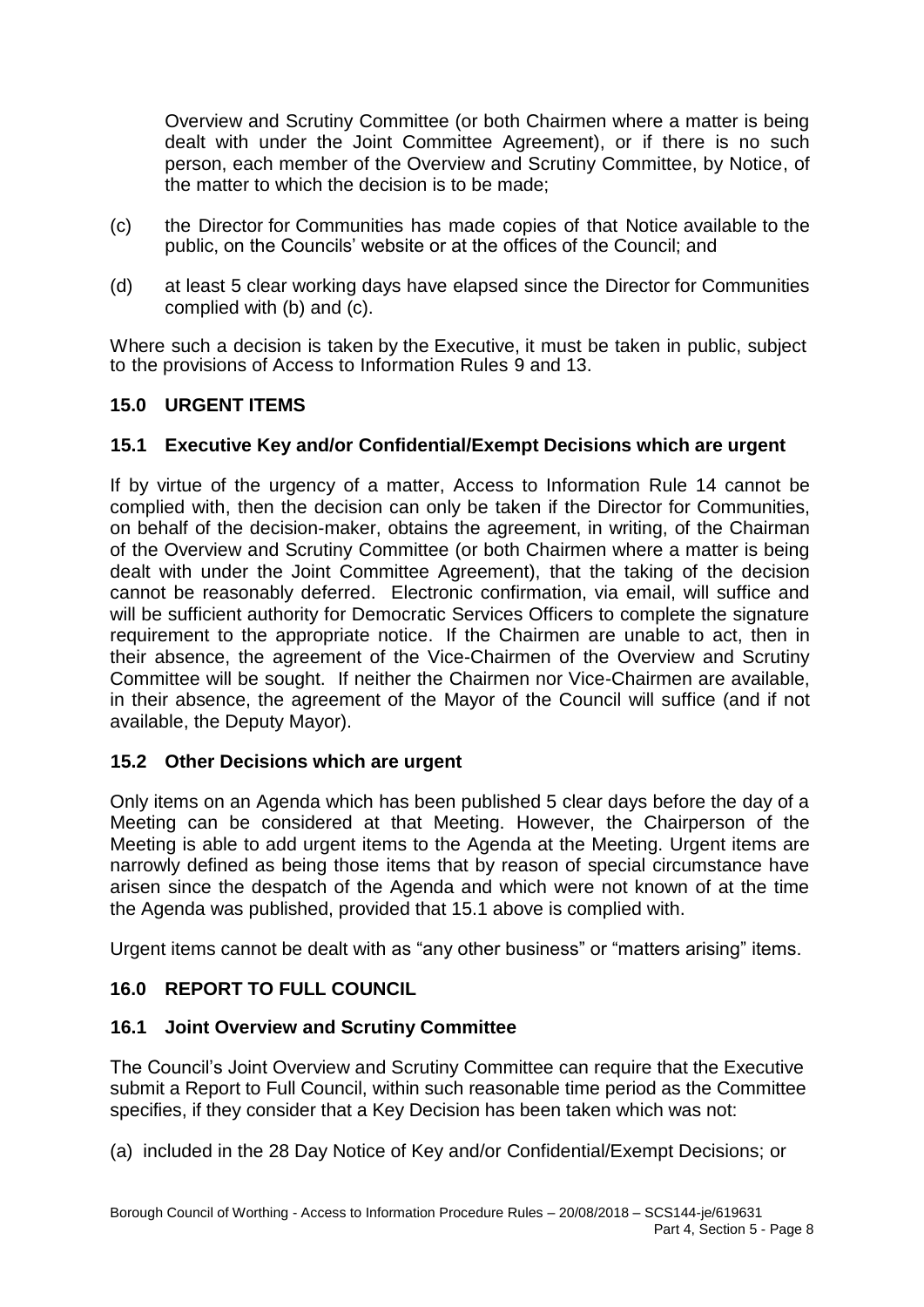- (b) the subject of the general exception procedure; or
- (c) the subject of an agreement under Access to Information Rule 15.

When directed to do so by either of the Chairmen of the Joint Overview and Scrutiny Committee, or by any 5 Members of that Committee, the Director for Communities will serve notice in writing upon the Leader requiring such a report, on behalf of the Joint Overview and Scrutiny Committee, or the Executive, to be submitted to Full Council. Alternatively, the Joint Overview and Scrutiny Committee may pass a resolution at their Meeting to require such a Report of the Executive to Full Council within a specified time period.

# **16.2 Executive's Report to Full Council**

The Executive will prepare a Report for submission to the next available Meeting of the Council, when required to do so in accordance with Access to Information Rule 16.1. However, if the next Meeting of the Council is within 7 days of receipt of the written Notice, or the resolution of the Committee, requiring the Report, then the Report may be submitted to the Meeting after that.

The Report to Council will set out particulars of the decision, the individual or body making the decision, and if the Leader is of the opinion that it was not a Key Decision, the reasons for that opinion.

## **16.3 Reports on Special Urgency Decisions**

The Leader shall include in his/her Report to Full Council, in accordance with Council Procedure Rule 13 a summary of any Executive decisions taken in the circumstances set out in Access to Information Rule 15 (special urgency) taken since the previous meeting of Full Council.

# **17.0 RECORD OF DECISIONS**

After any Meeting of the Executive, whether held in public or private, a record of every decision taken at that Meeting will be produced as soon as is practicable. The record will include a statement of the reasons for each decision and any alternative options considered and rejected at that Meeting, in accordance with the Executive Procedure Rules.

# **18.0 ATTENDANCE AT PRIVATE MEETINGS OF THE EXECUTIVE**

All Members of the Executive will be served Notice of all private Meetings of the Executive, and all such Members are entitled to attend such a Meeting.

Members are entitled to attend Meetings in accordance with Council Procedure Rules.

The Head of the Paid Service, the Chief Financial Officer and the Monitoring Officer, and their representatives are entitled to attend any Meeting of the Executive.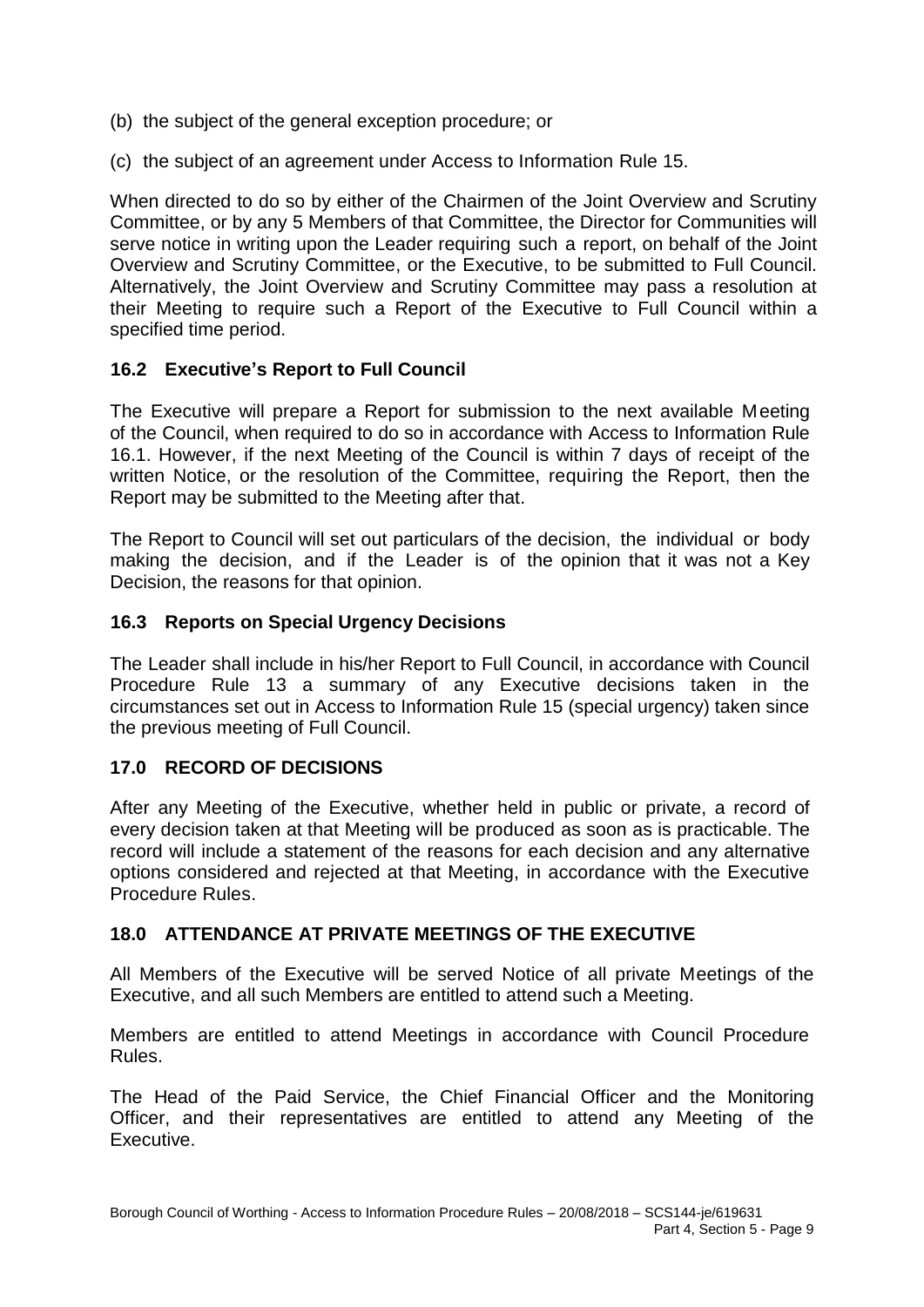The Executive may not meet unless the Director for Communities has been given reasonable notice that a Meeting is to take place. A private Executive Meeting may only take place in the presence of the Director for Communities or his/her representative with responsibility for recording and publishing the decisions.

# **19.0 DECISIONS BY INDIVIDUAL MEMBERS OF THE EXECUTIVE**

# **19.1 Decision Reports**

Where an individual Member of the Executive receives a Report which he/she must consider prior to making any decision, then he/she will not make the decision until at least 5 working days after the day of receipt of that report.

Except that if the decision is a Key Decision and/or Confidential/Exempt Decision, the 28 day Notice provisions in Access to Information Rule 13 shall apply.

# **19.2 Provision of Copies of Reports to Overview and Scrutiny Committees**

When providing such a Report to an individual Member of the Executive, the Director for Communities will provide a copy of it to the Chairmen and Vice Chairmen of the Joint Overview and Scrutiny Committee as soon as reasonably practicable. At the same time the Director for Communities will make the Report publicly available, by publishing on the Councils' website, unless deemed confidential or exempt in accordance with Access to Information Rule 9 above.

## **19.3 Record of Individual Executive Member Decision**

As soon as reasonably practicable after an Executive decision has been taken by an individual Member of the Executive, or a Key Decision has been taken by an Officer, the Director for Communities will prepare a record of the decision, a statement of the reasons for it and any alternative options considered and rejected. The provisions of Access to Information Rules 7 and 8 (inspection of documents after meetings) will also apply to the making of decisions by individual Members of the Executive, subject to Access to Information Rule 9.

# **20.0 OVERVIEW AND SCRUTINY COMMITTEE ACCESS TO DOCUMENTS**

### **20.1 Right to Documents**

Subject to Access to Information Rule 20.2, Joint Overview and Scrutiny Committee (and its Sub-Committees) will be entitled to copies of any document which is in the possession or control of the Executive (or its Committees) and which contains material relating to:

- (a) any business transacted at a public or private Meeting of the Executive or its Committees; or
- (b) any decision taken by an individual Member of the Executive; or
- (c) any decision taken by an Officer of the Authority exercising an Executive function.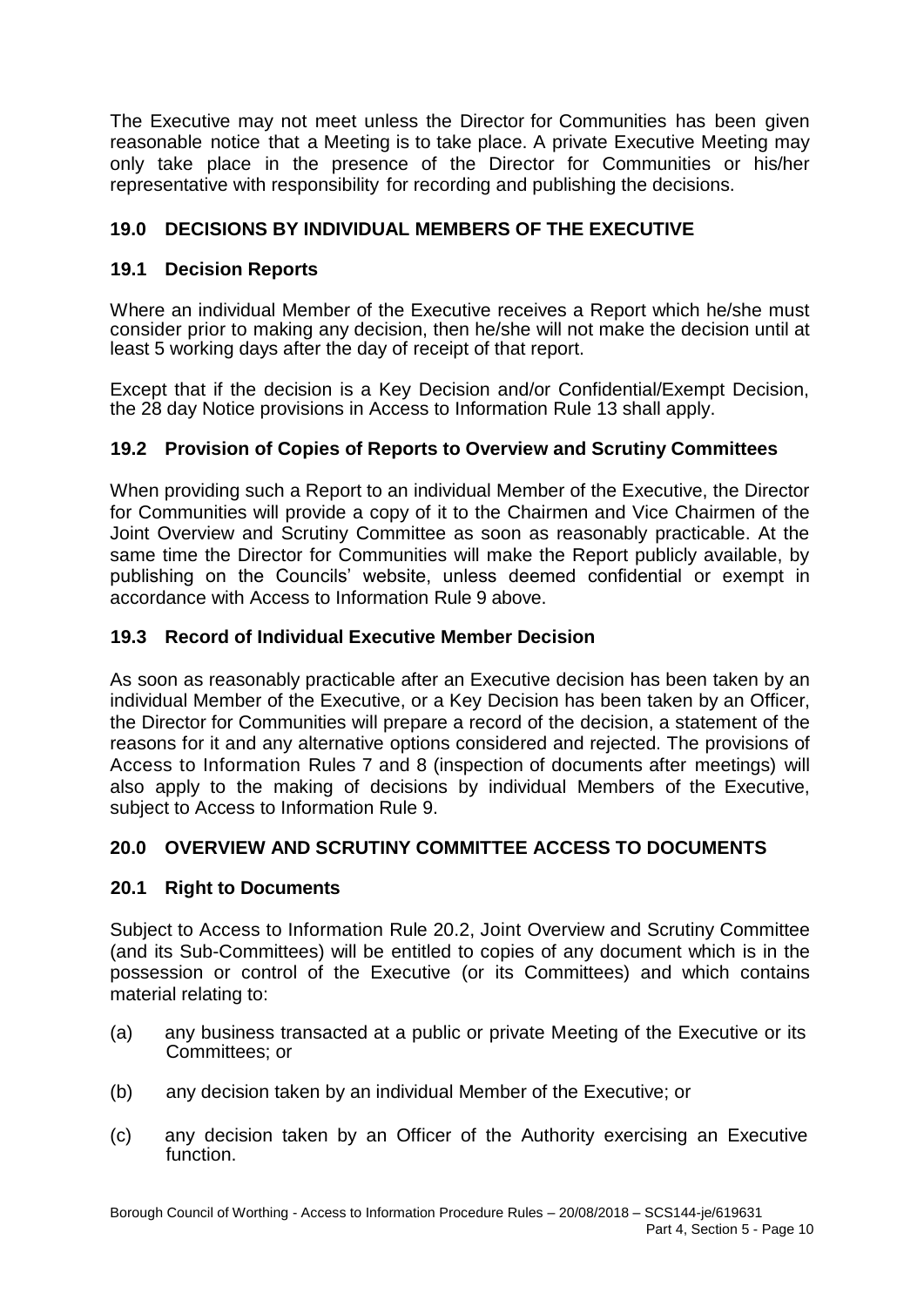Copies of documents requested under this Rule must be supplied within 10 working days of receipt of the request.

## **Limitation**

Subject to Access to Information Rule 21, the Joint Overview and Scrutiny Committee will not be entitled to:

- (a) any document that is in draft form;
- (b) any part of a document that contains exempt or confidential information, unless that information is relevant to an action or decision they are reviewing or scrutinising or intend to scrutinise, or is accessible in accordance with Access to Information Rule 21.4 below.

# **21.0 ADDITIONAL RIGHTS OF ACCESS TO DOCUMENTS BY MEMBERS**

## **21.1 Documents Relating to Business to be Transacted at a Public Meeting**

All Members of the Council will be entitled to inspect any document (except those available only in draft form) in the possession or under the control of the Executive or its Committees which contains material relating to any business to be transacted at a public Meeting. Any document must be available for inspection at least 5 clear days before the day of the Meeting except:

- (a) where the Meeting is convened at shorter notice, the document must be available for inspection when the Meeting is convened; and
- (b) where an item is added to the Agenda at shorter notice, a document that would be required to be available must be available for inspection when the item is added on the Agenda.

All such documents will be made available by publishing on the Councils' website.

### **21.2 Documents Relating to Business to be Transacted at a Private Meeting**

Any document which is in the possession or under control of the Executive and contains material relating to any business transacted at a private Meeting will be available for Members to inspect at the offices of the Democratic Services section, subject to Access to Information Rule 21.4 below. This Rule does not provide a right to copy such documents.

Where access is restricted to a document under this provision, the restriction is determined by the Director for Communities, having taken account of the advice of the Monitoring Officer.

### **21.3 Disclosure of Documents after the Decision**

Any document which is in the possession or under control of the Executive and contains material relating to:

(a) any business transacted at a public Meeting;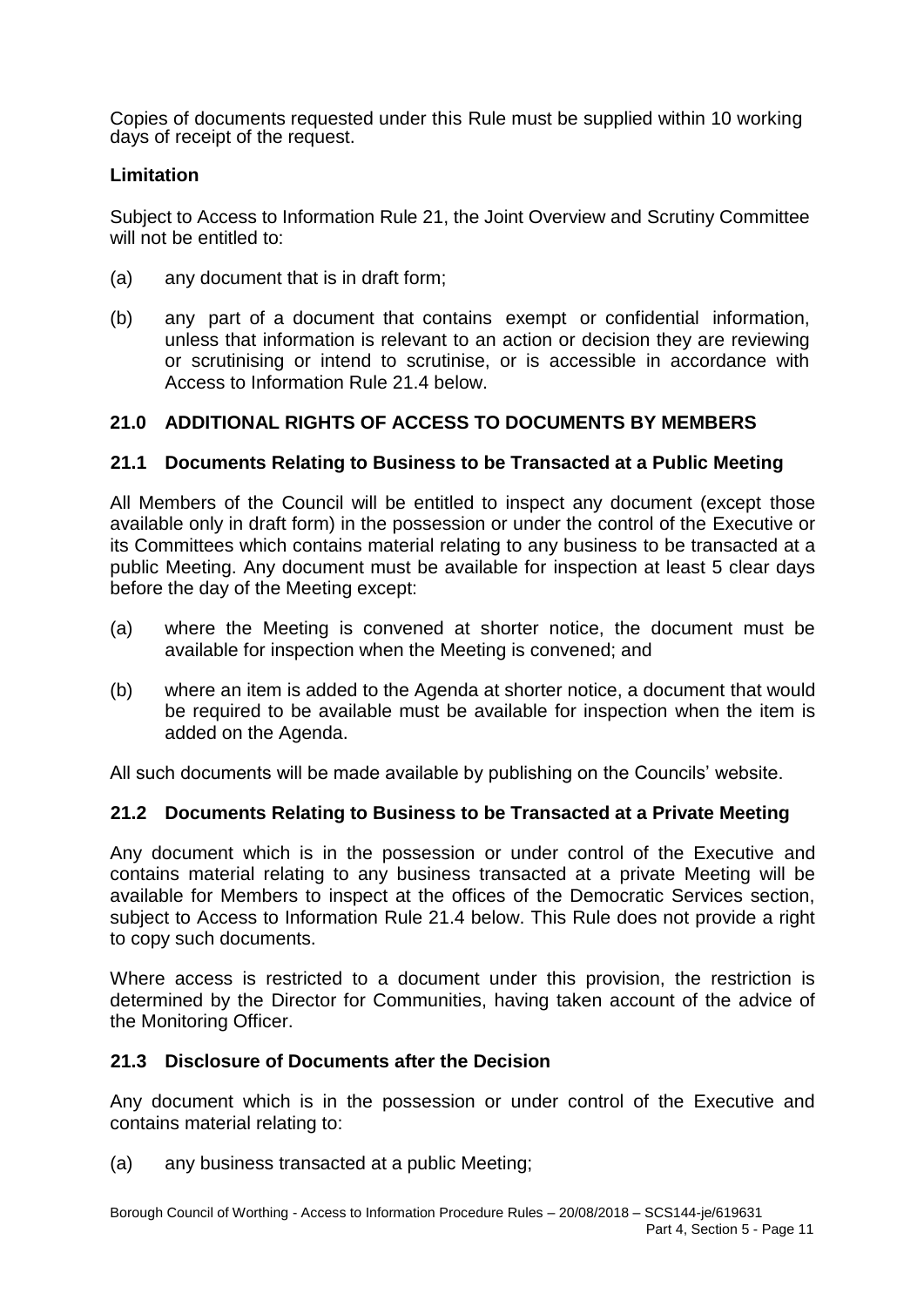- (b) any decision made by an individual Member of the Executive in accordance with Executive Arrangements;
- (c) any decision made by an Officer in accordance with Executive Arrangements;

must be available for inspection by a Member immediately after the Meeting concludes, or where an Executive decision is made by an Officer, immediately after the decision has been made (and in any event, within 24 hours).

### **21.4 Access to Confidential and Exempt Information**

The entitlement to access to, or inspection of, documents does not extend to a document that contains confidential or exempt information unless the exemption solely relates to paragraphs 3 or 6 of the exemptions in Access to Information Rule 9.2 (except where the information relates to any terms proposed by or to the Authority in the course of negotiations of contract).

Nothing in these Rules requires the disclosure of confidential information that breaches the obligation of confidence.

Nothing in these Rules requires the disclosure of a document, or part of a document where advice had been provided by a political adviser or assistant.

Members will therefore often be able to access Reports which are exempt, but there may be occasions when information:

- (a) is highly sensitive and involves complex negotiations;
- (b) relates to a significant litigation risk:
- (c) relates to sensitive personal information where the data subject would reasonably expect such information to be restricted only to decision-makers.

### **22.0 CONFIDENTIALITY OF COUNCIL BUSINESS**

### **22.1 Confidential Information**

Any item of business at Full Council, a Committee or Sub-Committee which is deemed to be confidential shall require that the relevant body's discussion in relation to the item be kept confidential and may only be disclosed to, and discussed by, the following:

- (a) Elected Members of the Council;
- (b) other persons appointed under Section 102 of the 1972 Act as Members of Committees or Sub-Committees;
- (c) such Officers of the Council as are concerned with the matter in the course of their duties including the Monitoring Officer and the Chief Financial Officer;
- (d) such other persons to whom in the opinion of the Monitoring Officer, the item of business or Report ought to be disclosed in order to comply with the